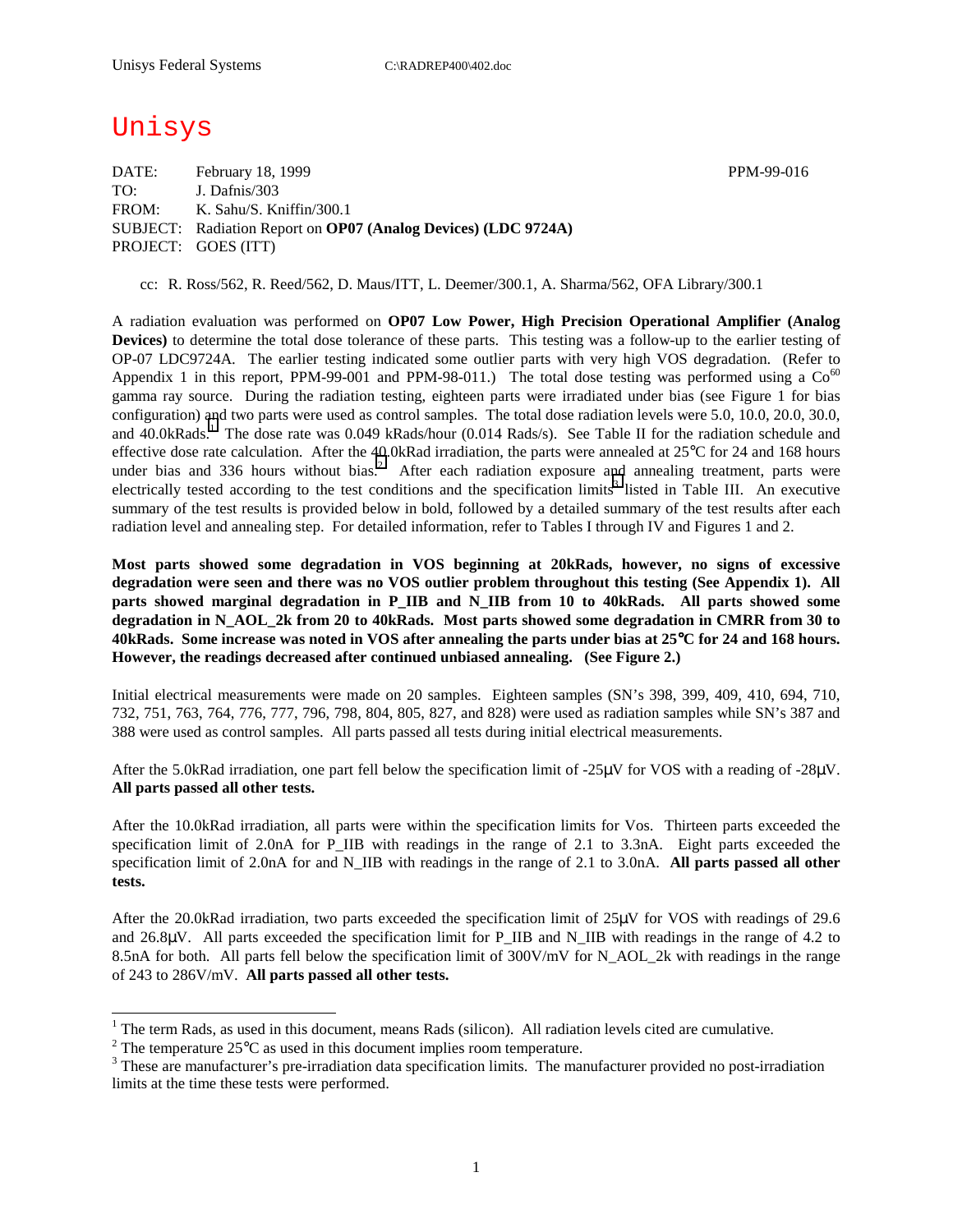Unisys Federal Systems C:\RADREP400\402.doc

After the 30.0kRad irradiation, eight parts exceeded the specification limit for VOS with readings in the range of 25.7 to 45.7 $\mu$ V. All parts exceeded the specification limit for P\_IIB and N\_IIB with readings in the range of 7.2 to 11.7nA for both. Ten parts fell marginally below the specification limit of 110dB for CMRR with readings in the range of 109.8 to 107.9dB. All parts fell below the specification limit for N\_AOL\_2k with readings in the range of 218 to 253V/mV. **All parts passed all other tests.** 

After the 40.0kRad irradiation, fourteen parts exceeded the specification limit for VOS with readings in the range of 25.1 to 58.9µV. All parts exceeded the specification limit for P\_IIB and N\_IIB with readings in the range of 10.2 to 15.5nA for both. Fifteen parts fell marginally below the specification limit of for CMRR with readings in the range of 108.9 to 105.8dB. One part fell marginally below the specification limit of 300V/mV for P\_AOL\_2k with a reading of 297V/mV. All parts fell below the specification limit for N\_AOL\_2k with readings in the range of 193 to 232V/mV. **All parts passed all other tests.** 

After annealing the parts for 24 hours at 25°C, parts showed no significant change in any parameter.

After annealing the parts for 168 hours at 25°C, parts showed no significant recovery in any parameter. The parts did show a slight increase in VOS with 16 parts exceeding the specification limit with readings in the range of 33 to 305µV. On continued annealing for 336 hours unbiased at 25°C, the parts showed a decrease in VOS readings with readings in the range of 34 to 250µV.

Table IV provides a summary of the test results with the mean and standard deviation values for each parameter after each irradiation exposure and annealing step.

Any further details about this evaluation can be obtained upon request. If you have any questions, please call us at (301) 731-8954.

#### \_\_\_\_\_\_\_\_\_\_\_\_\_\_\_\_\_\_\_\_\_\_\_\_\_\_\_\_\_\_\_\_\_\_\_\_\_\_\_\_\_\_\_\_\_\_\_\_\_\_\_\_\_\_\_\_\_\_\_\_\_\_\_\_\_\_\_\_\_\_\_\_\_\_\_\_\_\_\_\_\_\_\_\_\_\_\_\_\_\_\_ ADVISORY ON THE USE OF THIS DOCUMENT

The information contained in this document has been developed solely for the purpose of providing general guidance to employees of the Goddard Space Flight Center (GSFC). This document may be distributed outside GSFC only as a courtesy to other government agencies and contractors. Any distribution of this document, or application or use of the information contained herein, is expressly conditional upon, and is subject to, the following understandings and limitations:

(a) The information was developed for general guidance only and is subject to change at any time;

(b) The information was developed under unique GSFC laboratory conditions which may differ substantially from outside conditions;

(c) GSFC does not warrant the accuracy of the information when applied or used under other than unique GSFC laboratory conditions;

(d) The information should not be construed as a representation of product performance by either GSFC or the manufacturer;

(e) Neither the United States government nor any person acting on behalf of the United States government assumes any liability resulting from the application or use of the information.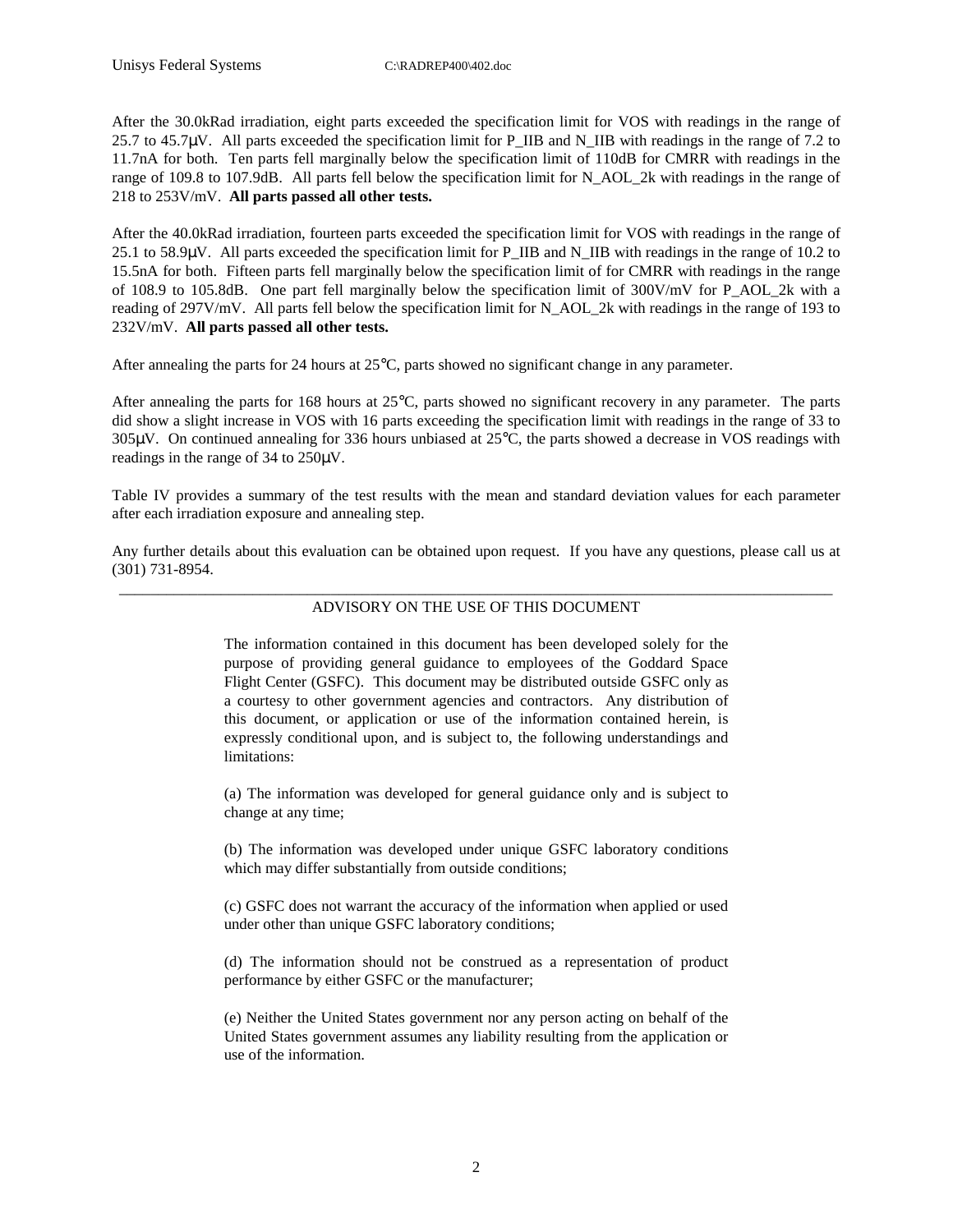Figure 1. Radiation Bias Circuit for OP07



Notes:

- 1.  $R_L = 402\Omega \pm 5\%, \frac{1}{2}W$ .
- 2.  $+IN = 3.0V$ ,  $V_+ = +15V$ ,  $V_- = -15V$ .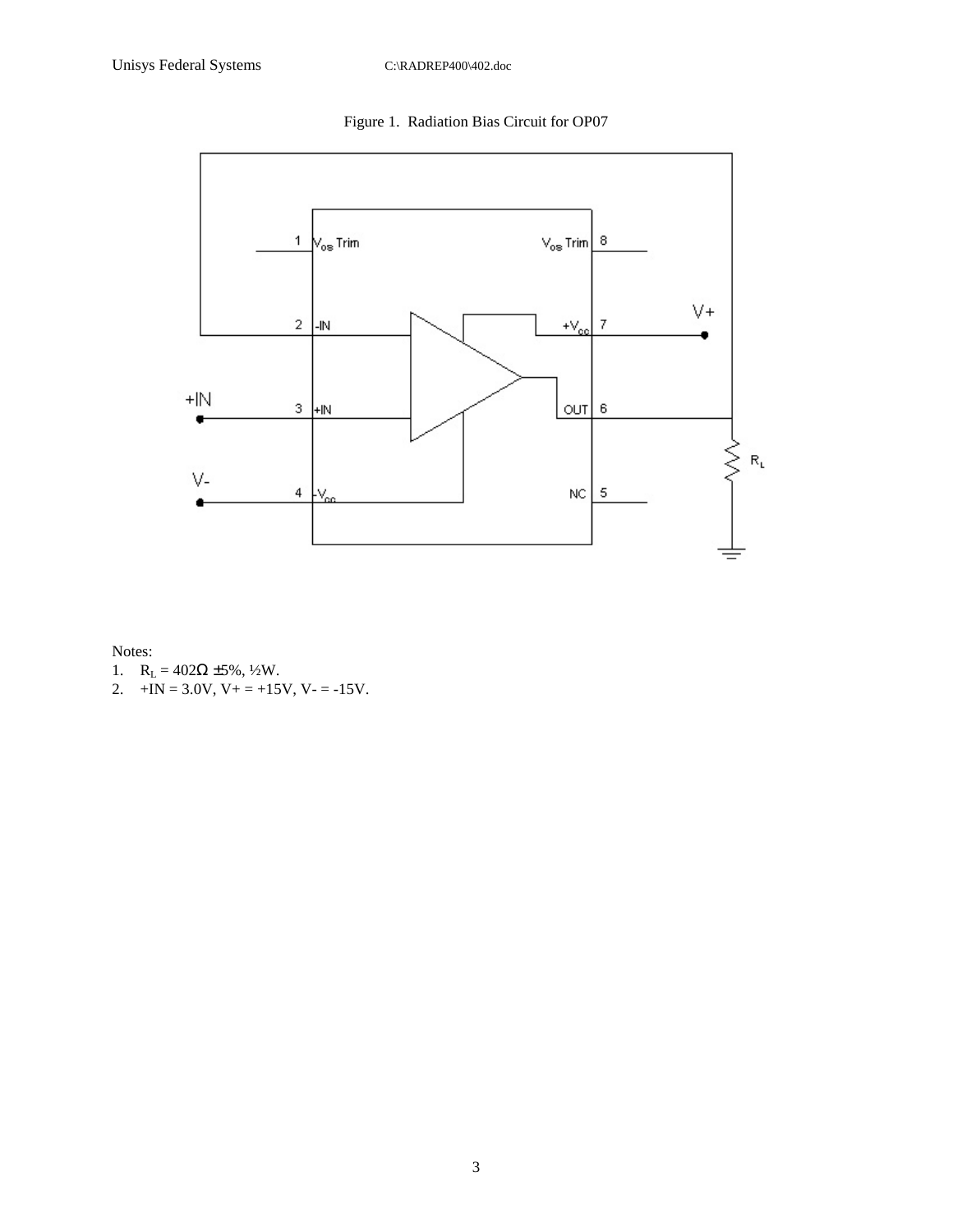| Generic Part Number:                 | OP07                                                                                          |
|--------------------------------------|-----------------------------------------------------------------------------------------------|
| <b>GOES ITT Part Number</b>          | OP07                                                                                          |
| Charge Number:                       | M90406                                                                                        |
| Manufacturer:                        | <b>Analog Devices</b>                                                                         |
| Lot Date Code (LDC):                 | 9724A                                                                                         |
| <b>Quantity Tested:</b>              | 20                                                                                            |
| Serial Number of Control Samples:    | 387, 388                                                                                      |
| Serial Numbers of Radiation Samples: | 398, 399, 409, 410, 694, 710, 732, 751, 763, 764,                                             |
| Part Function:                       | 776, 777, 796, 798, 804, 805, 827, and 828<br>Low Power, High Precision Operational Amplifier |
| Part Technology:                     | Bipolar                                                                                       |
| Package Style:                       | 8-Pin DIP                                                                                     |
| Test Equipment:                      | A540                                                                                          |
| Test Engineer:                       | S. Archer-Davies                                                                              |

### TABLE I. Part Information

• The manufacturer for this part guaranteed no radiation tolerance/hardness.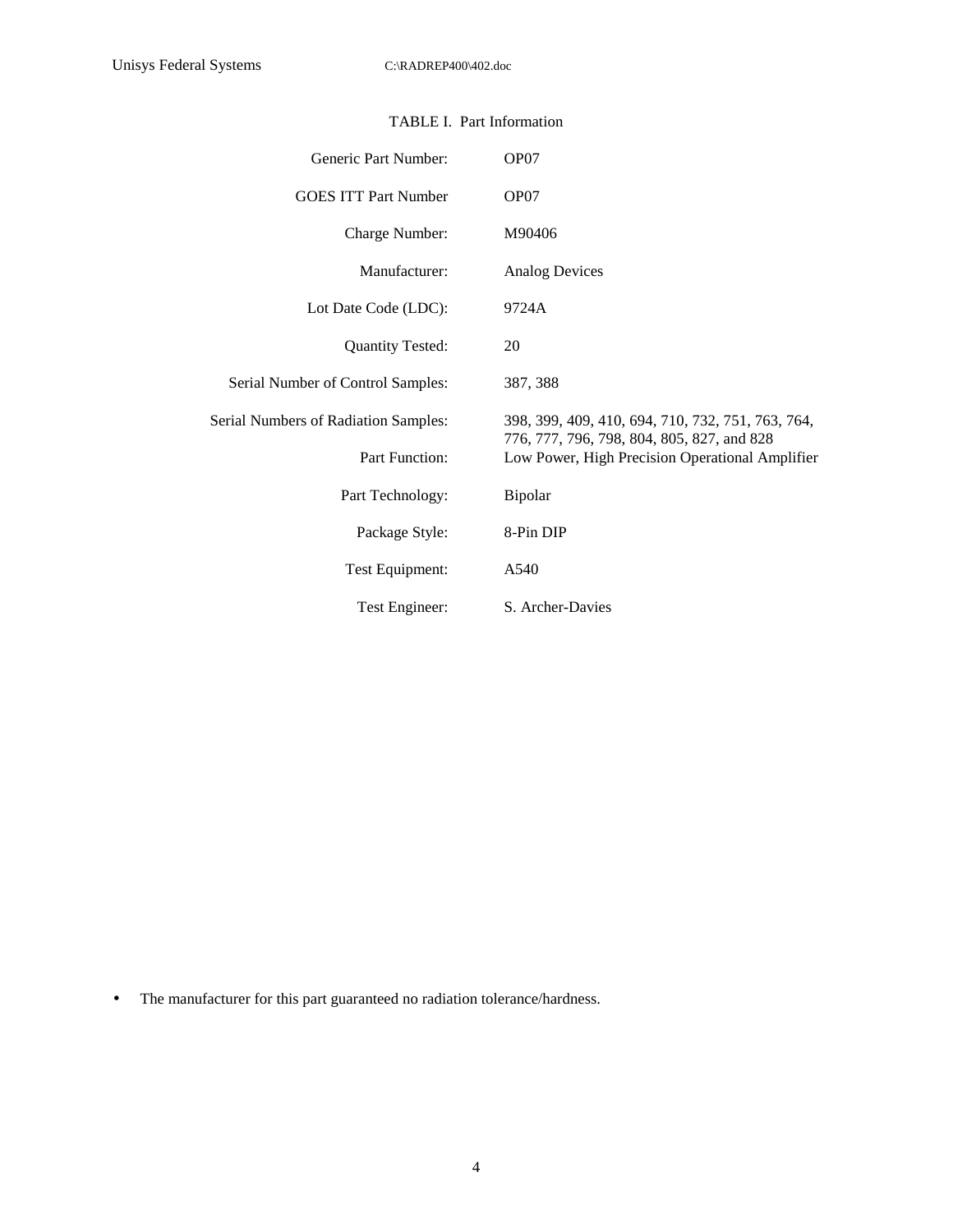| TABLE II. Radiation Schedule for OP07                                                                                                 |  |
|---------------------------------------------------------------------------------------------------------------------------------------|--|
|                                                                                                                                       |  |
|                                                                                                                                       |  |
|                                                                                                                                       |  |
|                                                                                                                                       |  |
|                                                                                                                                       |  |
|                                                                                                                                       |  |
|                                                                                                                                       |  |
|                                                                                                                                       |  |
|                                                                                                                                       |  |
|                                                                                                                                       |  |
|                                                                                                                                       |  |
| Effective Dece $P_{\text{obs}} = 40.000 B \Lambda D^2 / 24 D \Lambda V^2 - 40.0 B \Lambda D^2 / 100 I^2 - 0.014 D \Lambda D^2 / 25 C$ |  |

Effective Dose Rate = 40,000 RADS/34 DAYS=49.0 RADS/HOUR=0.014 RADS/SEC

PARTS WERE IRRADIATED AND ANNEALED UNDER BIAS, SEE FIGURE 1.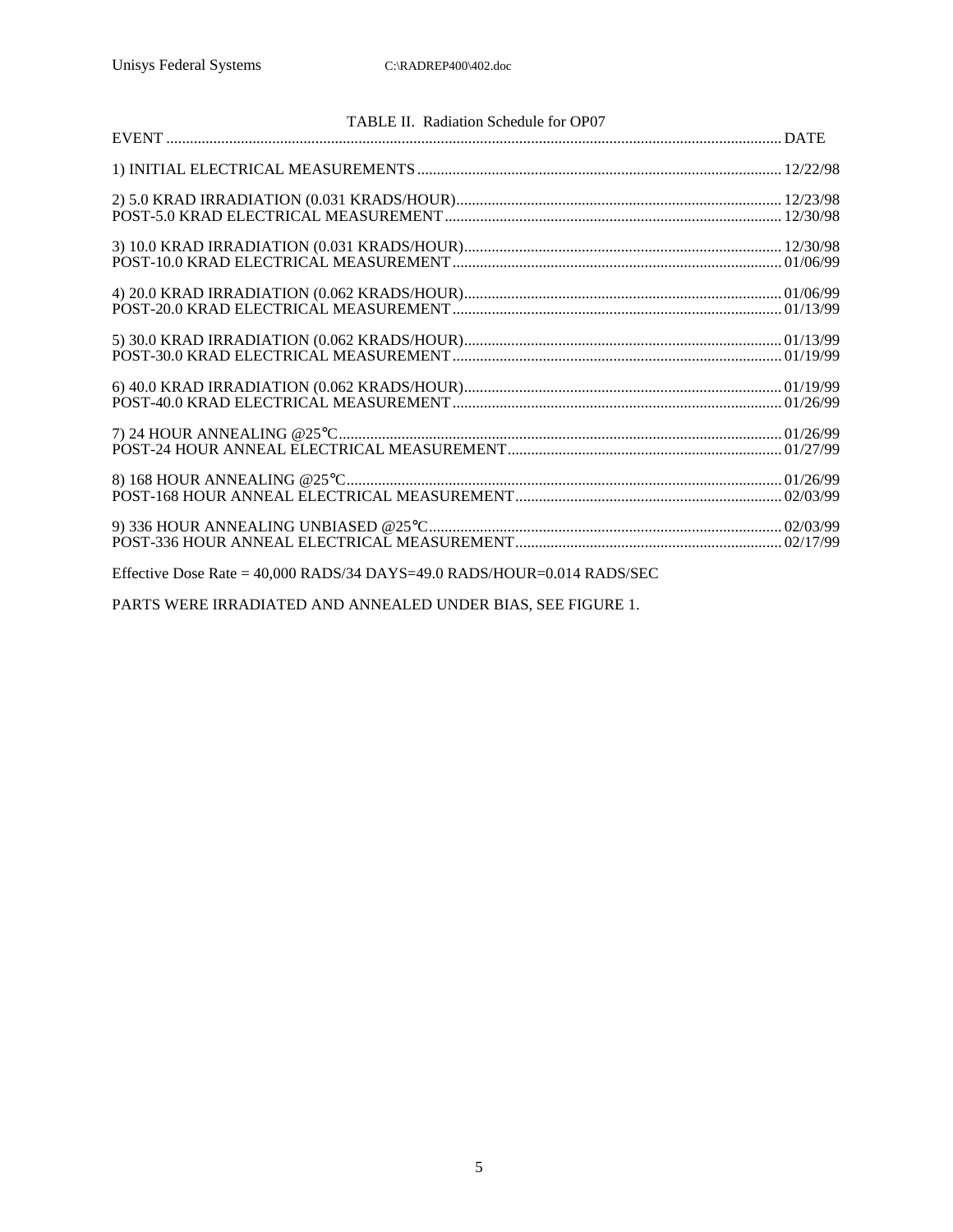| <b>Test</b>             |                   |                                                                           | Spec.  | Lim.    |
|-------------------------|-------------------|---------------------------------------------------------------------------|--------|---------|
| #                       | <b>Parameter</b>  | <b>Units Test Conditions</b>                                              | min    | max     |
| $\mathbf{1}$            | $+$ Icc           | $mA +V_s = +15V, V_0 = 0V$                                                | 0.0    | 4.0     |
| $\overline{2}$          | -Icc              | $mA$ - $V_s$ = -15V, $V_0$ = 0V                                           | $-4.0$ | 0.0     |
| 3                       | <b>Power_Diss</b> | $mW V_{CC} = \pm 15V, V_0 = 0V$                                           |        | 120     |
| $\overline{\mathbf{4}}$ | <b>VOS</b>        | $\mu V V_{CM} = 0V$                                                       | $-25$  | 25      |
| 5                       | P IIB             | $nA$ $V_{CM} = 0V$                                                        | $-2.0$ | 2.0     |
| 6                       | N IIB             | $nA$ $V_{CM} = 0V$                                                        | $-2.0$ | 2.0     |
| 7                       | <b>HOS</b>        | $nA$ $V_{CM} = 0V$                                                        | $-2.0$ | 2.0     |
| 8                       | <b>CMRR</b>       | $dB V_{CM} = \pm 13V$                                                     | 110    |         |
| 9                       | <b>PSRR</b>       | $dB _{\pm V_{\rm CC}} = \pm 3V$ to $\pm 18V$ , $\mp V_{\rm CC} = \mp 15V$ | 100    |         |
| 10                      | P_VOUT_10k        | $V R_L = 10k\Omega$                                                       | 12.5   |         |
| 11                      | N_VOUT_10k        | $V R_L = 10k\Omega$                                                       |        | $-12.5$ |
| 12                      | $P_VOUT_2k$       | $V R_L = 2k\Omega$                                                        | 12.0   |         |
| 13                      | N_VOUT_2k         | $V R_L = 2k\Omega$                                                        |        | $-12.0$ |
| 14                      | $P_AOL_2k$        | $V/mV$   $R_L = 2k\Omega$ , $V_O = +10V$                                  | 300    |         |
| 15                      | $N_AOL_2k$        | $V/mV$   $R_L = 2k\Omega$ , $V_O = -10V$                                  | 300    |         |
| 16                      | <b>P_AOL_600</b>  | V/mV R <sub>L</sub> = 600Ω, V <sub>O</sub> = +10V                         | 150    |         |
| 17                      | <b>N AOL 600</b>  | V/mV  $R_L$ = 600Ω, V <sub>O</sub> = -10V                                 | 150    |         |
| 18                      | <b>Slew Rate</b>  | $V/\mu s$ $C_L = 50pF$ , $R_L = 2k\Omega$                                 | 0.100  |         |

### Table III. Electrical Characteristics of OP07 /1

Notes:

1/ These are the manufacturer's non-irradiated data sheet specification limits. The manufacturer provided no postirradiation limits at the time the tests were performed.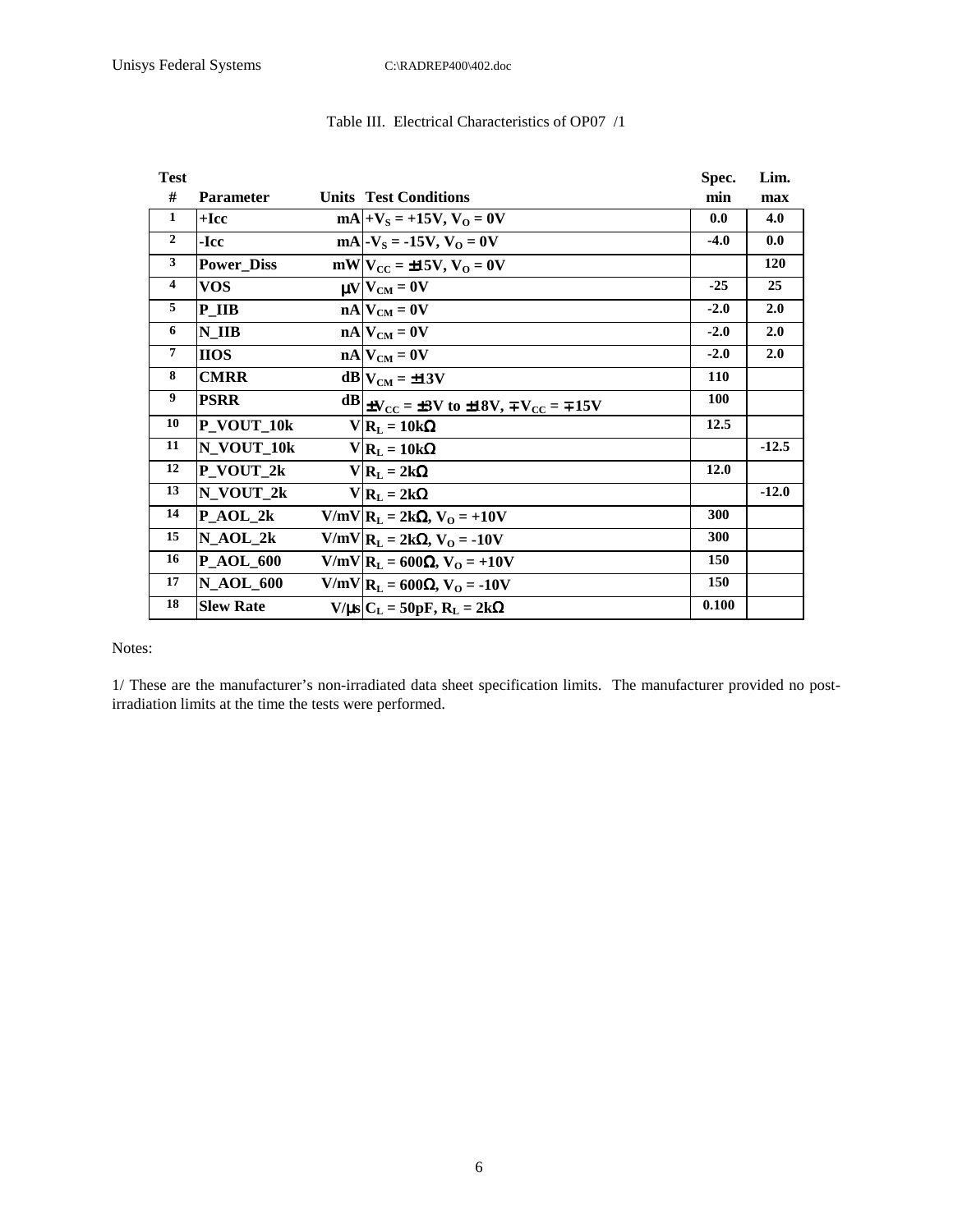## **Figure 2: Vos vs TID for OP-07 at 0.004R/s LDC 9724A, Radiation sample Size = 18 Outliers Seen: None**

4022.xls

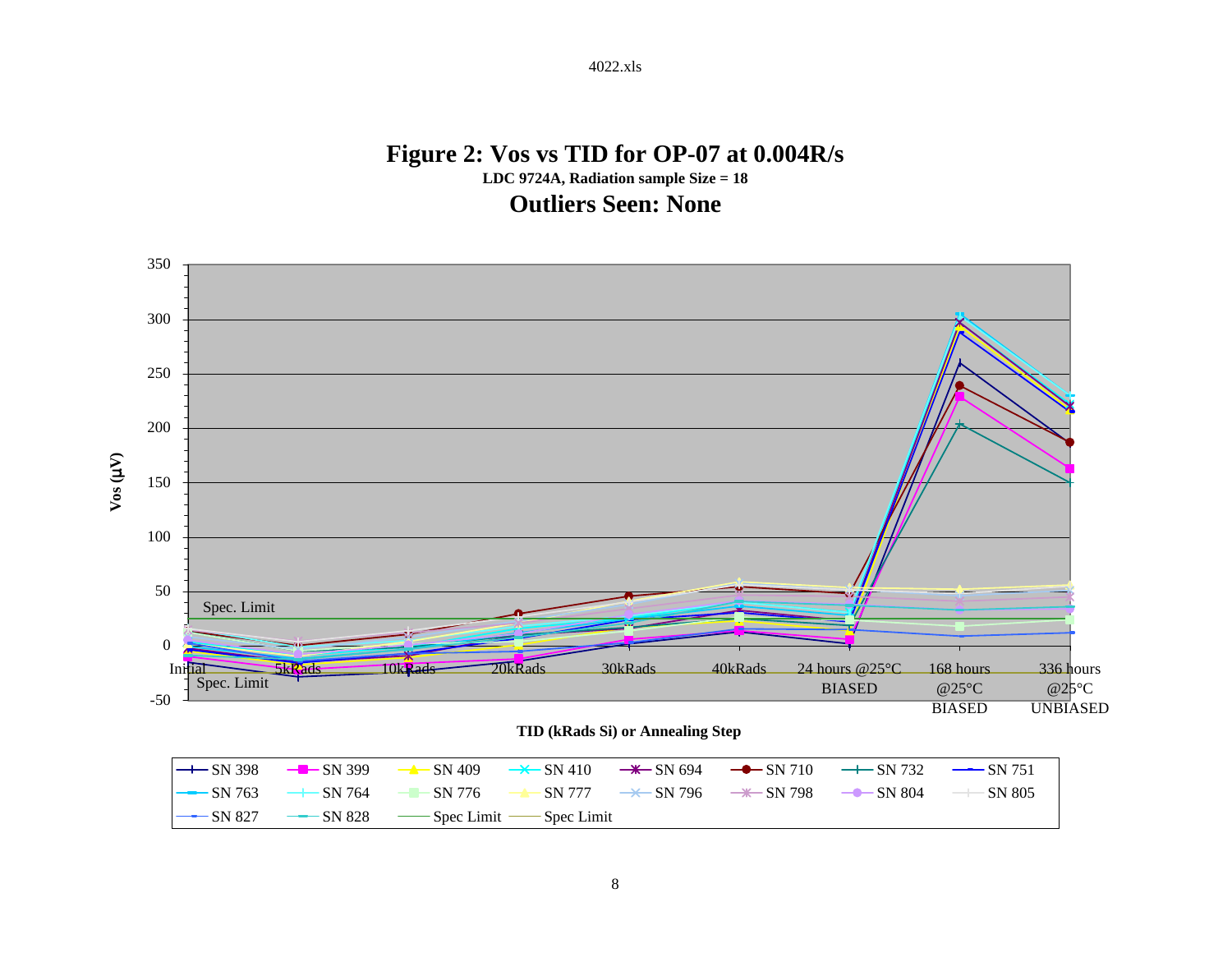### **Appendix 1**

The following is the transcript of the email to Jim Dafnis, Code 303, describing the final results and recommendation for OP07 LDC9724A.

Jim,

We're summarizing below the TID radiation testing performed on OP-07 LDC9724A for the GOES project to determine the suitability of these parts from a TID aspect. The recommendation that you asked for this morning on these parts is provided at the bottom.

Kusum and Scott

#### **Background:**

We tested 4 parts of LDC 9724A in Nov 98 at 0.14R/s. One part in this lot showed significant degradation in the Vos test parameter at 40kRads. The readings were 3148µV with a spec limit of 25µV. The other three parts were within +/-10% of the spec limit at 40kRads.

We also tested 4 parts of this LDC at 0.58R/s. At 50kRads, the parts showed significant degradation in Vos. The mean was 370µV but there was no outlier. Note that the rate of degradation was dramatically higher than at the lower dose rate of 0.14R/s. Also note that the parts showed significant recovery on annealing at room temp after the final exposure. See PPM-99-001 for more details.

We had also tested 8 parts of LDC 9723B in May 98 at 0.33R/s. One part showed significant degradation in the Vos test parameter with a reading of 3249µV at 40kRads. The readings for the other 7 parts were within +/-60µV with a spec limit of 25uV. See PPM-98-011 for more details.

The results above raised the issue as to how significant the outlier problem was for the LDC9724A parts, of which many have been used in the GOES project. There was also a question regarding whether the outlier issue would couple with the Extremely Low Dose Rate Effect (ELDR) and make the problem worse in the space environment where the dose rate may be smaller by a factor of 10-100.

A test plan was designed to test a larger sample size of OP-07 parts from LDC9724A at a dose rate of about 0.004R/s. It was determined that these parts would be tested to 40kRads only, to see how significant the outlier problem is in this test group at the lower dose rate. The 40kRad level was chosen because the project determined that the radiation exposure at the part level was going to be less than 17kRads thereby giving an RDM of  $>2$  at 40kRads. Although a RDM of 5 would have been better, that would have taken too long to resolve this issue at this dose rate.

### **New/Recent Test Results:**

The testing of the 18 parts up to 40kRads was finished 2 days ago and the Vos results are summarized below.

All parts stayed within the specification limit of 25µV up to 10kRads. At 20kRads, all parts except 2 stayed within the specification limit. Only 2 parts marginally exceeded the limit with readings of 29.6 and 26.8µV.

After 30kRads, 8 parts exceeded (10 parts stayed within) the Vos spec limit with readings in the range of 25.7 to 45.7µV.

After 40kRads, 13 parts exceeded (5 stayed within) the Vos spec limit with readings in the range of 25 to 59µV.

See the attached figure for a graphical representation of the Vos degradation with increasing TID exposure up to 40kRads.